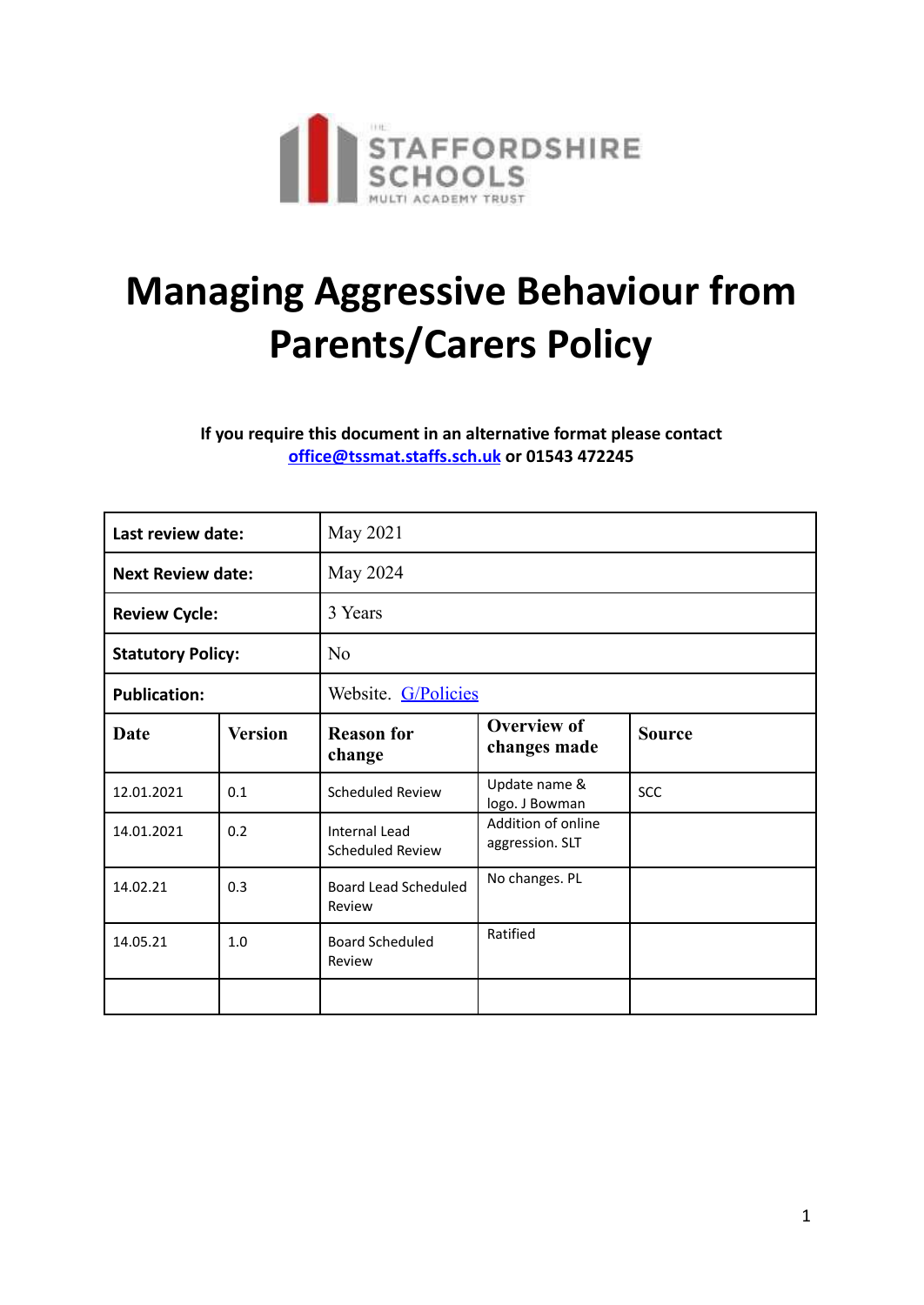## **Managing Aggressive Behaviour from Parents/Carers Policy**

We actively encourage close links with parents and the community and believe that pupils benefit when the relationship between home and school is a positive one.

The vast majority of parents, carers and others visiting our schools are keen to work with us and are supportive of the Trust. However, on the rare occasions when a negative attitude towards the school or Trust is expressed, this can result in aggression, verbal and or physical towards members of staff or the wider Trust community.

The governing body expects and requires its members of staff to behave professionally in these difficult situations and attempt to diffuse the situation where possible, seeking the involvement as appropriate of other colleagues. However, all members of staff have the right to work without fear of violence and abuse.

We expect parents and other visitors to behave in a reasonable way towards members of staff. This policy outlines the steps that will be taken where behaviour is unacceptable.

Types of behaviour that are considered serious and unacceptable and will not be tolerated:

- Shouting at members of staff, either in person or over the telephone;
- Physically intimidating a member of staff, e.g. standing very close to him/her;
- The use of aggressive hand gestures;
- Threatening behaviour;
- Shaking or holding a fist towards another person;
- Swearing;
- Pushing;
- Hitting, e.g. slapping, punching and kicking;
- Breaching the school's security procedures

This is not an exhaustive list but seeks to provide illustrations of such behaviour

## **Procedure to be Followed:**

If an incident occurs where parents/carers behave in an unacceptable way, then the member of staff should report this to their line manager immediately. The incident should be recorded in as much detail as possible and passed on to the Headteacher. The Headteacher or appropriate senior staff will then need to assess the level of risk and seek to resolve the situation through discussion and mediation, where possible. If necessary, the Trust's complaints procedure should be followed. Where all procedures have been exhausted, and aggression or intimidation continue, or where there is an extreme act of violence, a parent or carer may be banned by the Headteacher from the premises for a period of time subject to review.

In imposing a ban, the following steps will be taken: